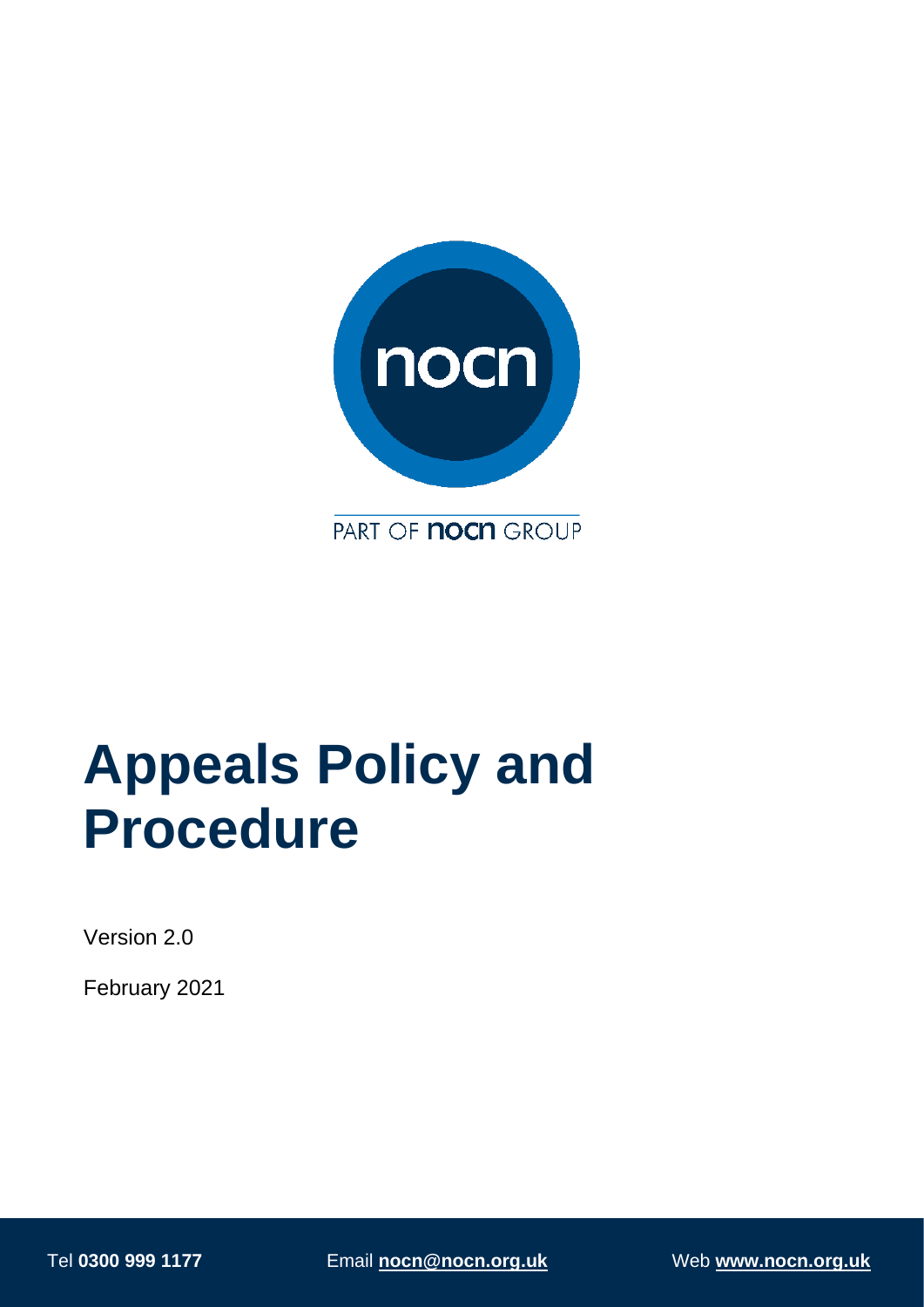

# **Contents**

| 1. |    |  |
|----|----|--|
| 2. |    |  |
| 3. |    |  |
|    | L. |  |
|    |    |  |
| 4. |    |  |
| 5. |    |  |
| 6. |    |  |
|    | I. |  |
|    | Ш. |  |
|    |    |  |
| 7. |    |  |
| 8. |    |  |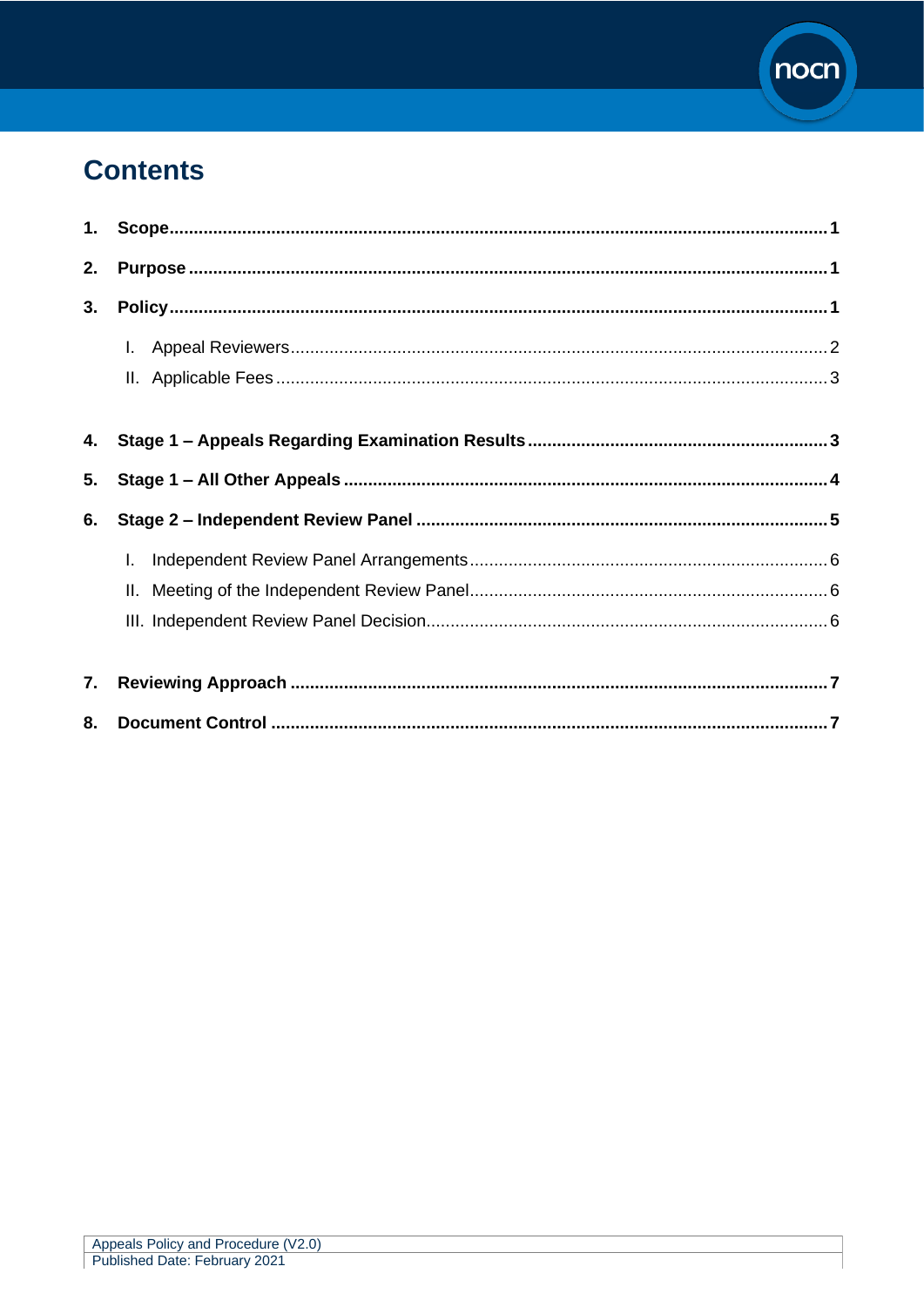

# <span id="page-2-0"></span>**1. Scope**

- 1.01 This policy and procedure details how a learner registered on a NOCN product or an approved Centre can appeal against a judgement or decision made by NOCN. This policy and procedure is applicable to decisions regarding NOCN qualifications, non-regulated courses and endorsed programmes.
- 1.02 This document **does not apply** to decisions regarding Centre, qualification or staff approval applications. The decisions made by NOCN regarding these applications cannot be appealed.
- 1.03 If an appellant is managed by or registered with a NOCN subsidiary or Delivery Partner, then they must contact that organisation directly regarding their appeal. The organisation will follow this policy and procedure and respond to appeal applications on behalf of NOCN. Individuals who are affected by this should replace references to NOCN with the relevant subsidiary or Delivery Partner throughout this document.
- 1.04 The intended audience for this document is:
	- a) NOCN Directors and Board of Trustees.
	- b) NOCN core, sub-contracted and associate staff, including External Quality Assurers (EQAs).
	- c) All staff of NOCN subsidiaries and Delivery Partners associated with NOCN provision.
	- d) All staff in NOCN recognised and partner centres.
	- e) Learners registered on a NOCN qualification or non-regulated course or programme.
	- f) Qualification Regulators<sup>1</sup>.
	- g) Industry Regulators.

## <span id="page-2-1"></span>**2. Purpose**

- 2.01 The purpose of this document is to:
	- a) Ensure that decisions made by NOCN are applied fairly, consistently and based on valid judgements.
	- b) Outline the judgements or decisions made by NOCN which can be appealed.
	- c) Outline the procedure for how an individual or a Centre can appeal against an applicable decision or judgement.
	- d) Outline the potential outcomes following NOCN's review of an appeal.
	- e) Satisfy the Conditions of Recognition by the various Qualification Regulators.

## <span id="page-2-2"></span>**3. Policy**

- 3.01 NOCN aims to ensure that all of the decisions made by its staff and representatives are fair, consistent, based on valid judgements and are in line with NOCN policies and procedures. The appeals policy and procedure allows for a learner or a Centre to submit an appeal where they believe that NOCN has not applied its policies or procedures properly, fairly or consistently.
- 3.02 Where a learner wishes to appeal a decision made by a Centre, the learner must appeal and exhaust the Centre's own appeals procedure first. NOCN can only hear appeals regarding the delivery and assessment activities of NOCN products and cannot hear appeals regarding other factors, such as Centre fees.

Appeals Policy and Procedure (V2.0) Published Date: February 2021 Page **1** of **5**

<sup>1</sup> Ofqual in England; Qualification Wales; CCEA Regulation in Northern Ireland or successor bodies.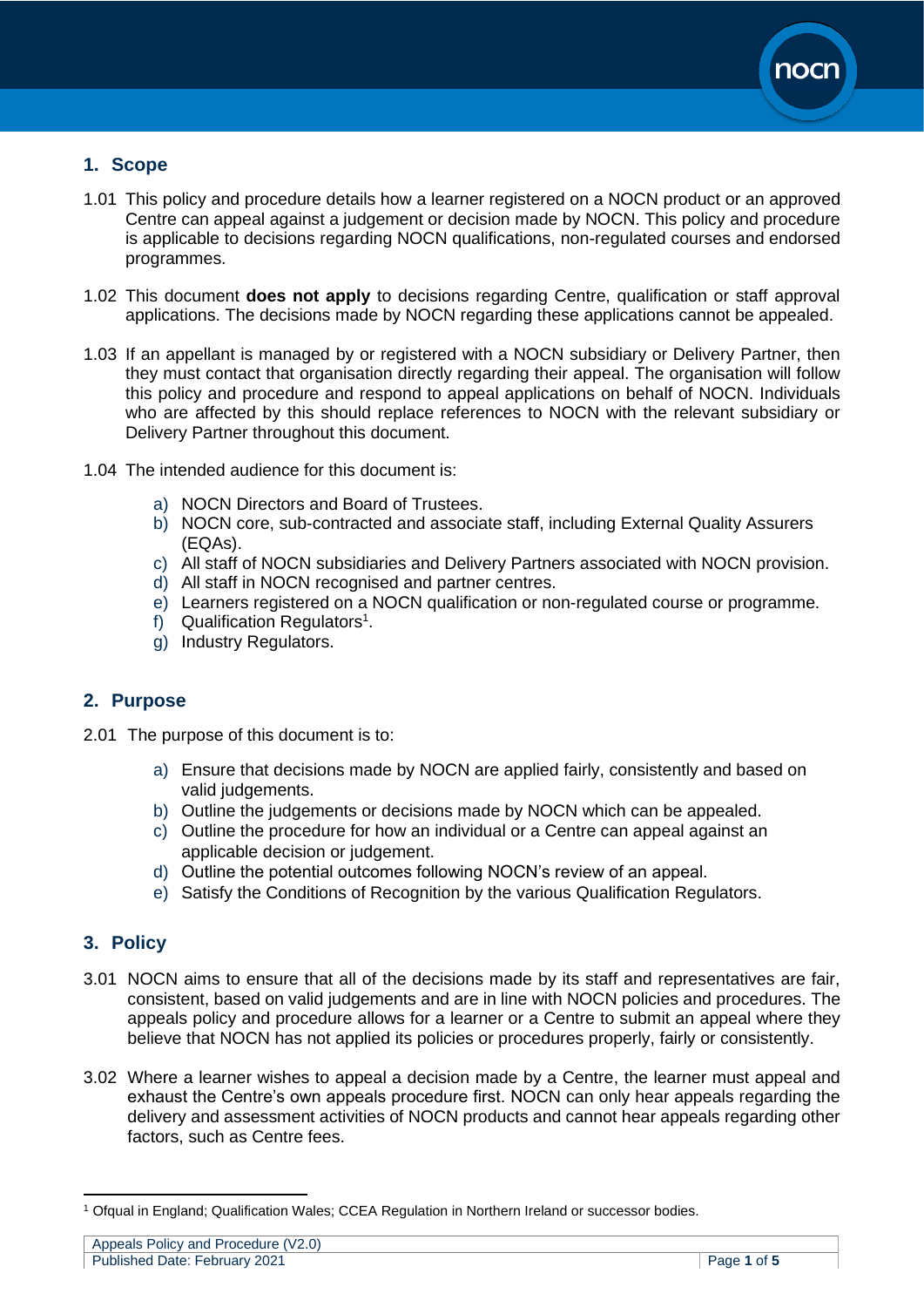

- 3.03 NOCN cannot accept appeals from third parties, such as employers or a relative of a learner, unless the learner is in exceptional circumstances. These individuals may wish to refer to the NOCN Complaints Policy and Procedure. Where it is deemed acceptable by NOCN, the appellant will be requested to provide written confirmation of the learner's wishes to be represented in the appeal to allow it to be heard.
- 3.04 Under this policy, centres and learners can appeal to NOCN regarding decisions made surrounding the training, assessment and quality assurance of NOCN regulated qualifications, non-regulated provision and endorsed programmes. This includes, but may not be limited to, decisions or judgements regarding:
	- a) The examination result of a learner
	- b) A Centre-marked assessment.
	- c) NOCN moderation<sup>2</sup> or verification<sup>3</sup> of a Centre marked assessment.
	- d) An application for reasonable adjustment or special consideration.
	- e) Validity of a NOCN assessment.
	- f) Application of a Sanction, including Centre withdrawal. Please note that centres cannot appeal Sanctions which have been applied for inactivity or for financial reasons.
- 3.05 If an individual wishes to appeal a decision made by NOCN which is outside of the types above, the individual should contact NOCN in the first instance for advice on whether an appeal can be heard. In the majority of cases, the NOCN Complaints Policy and Procedure will apply instead.

#### <span id="page-3-0"></span>**I. Appeal Reviewers**

- 3.06 NOCN offers a **2-stage** appeals procedure. The first stage must be completed before progression to the second stage. The two stages are referred to as:
	- a) **Stage 1 – Appeal.** This is the first stage of the appeal process and will allow for NOCN to conduct its own review of the appellant's case.
	- b) **Stage 2 – Independent Review.** This stage allows for there to be an independent assessment of the appellant's case.
- 3.07 At Stage 1 of the appeal procedure, NOCN will ensure that the decision maker is an appropriate and competent individual who was not involved in the making of the original decision.
- 3.08 At Stage 2 of the appeal procedure, the appeal will be heard by at least two individuals. The first will be a member of the NOCN Quality Assurance Committee, who was not involved in the making of the original decision or in Stage 1 of the appeal procedure. The second individual will be an independent reviewer who is not an employee or Assessor of NOCN, or otherwise connected to it, outside of their role in reviewing the appeal.
- 3.09 At both stages of the appeal procedure, NOCN will carefully select its appeal reviewers to ensure that no decision regarding an appeal is made by an individual who has a personal interest in its outcome. This will be ensured and monitored through the NOCN Group Conflict of Interest Policy and Procedure.

<sup>2</sup> **Definition:** Moderation is a standards scrutiny process which ensures that the marking of assessments is at the required standard, and, if not, where adjustments to a Centre's marking needs to be made. Moderation takes place before certification and before final results are issued to a learner.

<sup>3</sup> **Definition:** Verification consists of the periodic checking of Centre marking or assessment to ensure that it is accurate and based on valid, reliable, current, authentic and sufficient evidence. Where it is not, NOCN will make amendments to the Centre's assessment decision. NOCN conducts verification after results have been issued to a learner.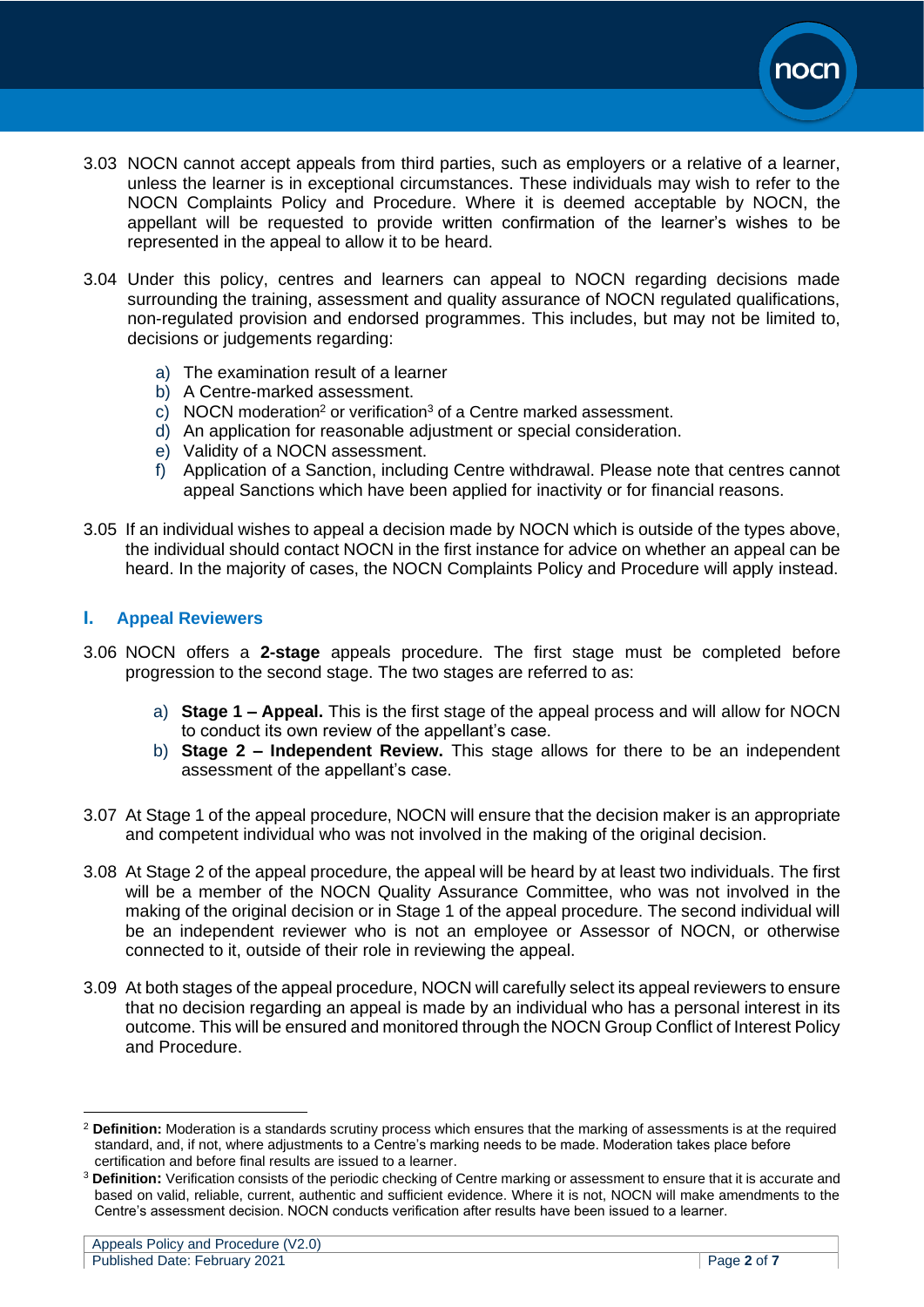

#### <span id="page-4-0"></span>**II. Applicable Fees**

- 3.10 There are applicable fees at both stages of the appeal procedure. A full list of fees can be found within the NOCN Fees and Charges document, available on the NOCN website. NOCN is not responsible for any loss of income or any other monetary ramification that may occur for the appellant, or for their business, before, during or after the appeals procedure. All fees paid for by the appellant are non-refundable, unless their appeal is upheld at any stage or if it is deemed as not in scope. In this case, the appeal fee will be refunded.
- 3.11 Upon receipt of an appeal, NOCN will request that the appropriate payment is made from the appellant. For centres, NOCN will produce an invoice in line with its standard invoicing procedure. Learners should contact the NOCN Finance Team for further information and guidance regarding available payment options.
- 3.12 The appeal will not be reviewed by NOCN until confirmation has been received from the NOCN Finance Team that the appropriate appeal fee payment has been made. Please note that timescales in this policy will not be adhered to where there is a delay in, or failure of, payment. Any new timescales will be communicated to the appellant via email from the Quality Assurance Team once payment has been received.

#### <span id="page-4-1"></span>**4. Stage 1 – Appeals Regarding Examination Results**

- 4.01 To submit an appeal at Stage 1, the appellant must complete and submit the NOCN Application for Stage 1 Appeal form (available on the NOCN website) **within 20 working days** of the examination result being issued to the Centre. The completed form must be submitted to [assurance@nocn.org.uk](mailto:assurance@nocn.org.uk) (or Delivery Partner equivalent).
- 4.02 Regarding written examinations, there are two types of appeal available:
	- a) Remark of script a subject expert, differing from the original marker, will re-mark the script. **OR**
	- b) An individual feedback report and remark of script a subject expert will review the learner's examination and will provide a comprehensive feedback report on areas of strength and outline areas for learning and development. The feedback will not provide feedback on responses to individual questions. The learner's script will also be remarked.
- 4.03 In submitting their appeal, the appellant must:
	- a) State the reason(s) for their appeal.
	- b) Be aware that their appeal may result in their result/grade being lowered.
	- c) Provide the original certificate (where one has been issued) or a copy of the official notification of results from NOCN.
	- d) *Centre only:* Provide a signed declaration by the learner confirming their wishes to appeal.
	- e) *Learner only:* Provide a copy of photographic identification.
- 4.04 NOCN will provide acknowledgement to the appellant within **5 working days** of receipt of their appeal.
- 4.05 NOCN will aim to respond to all appeals **within 20 working days** from its acknowledgement, however, there may be instances where this is not possible. Where timeframes are required to be extended by NOCN, the appellant will be informed of the new timeframes by NOCN via email.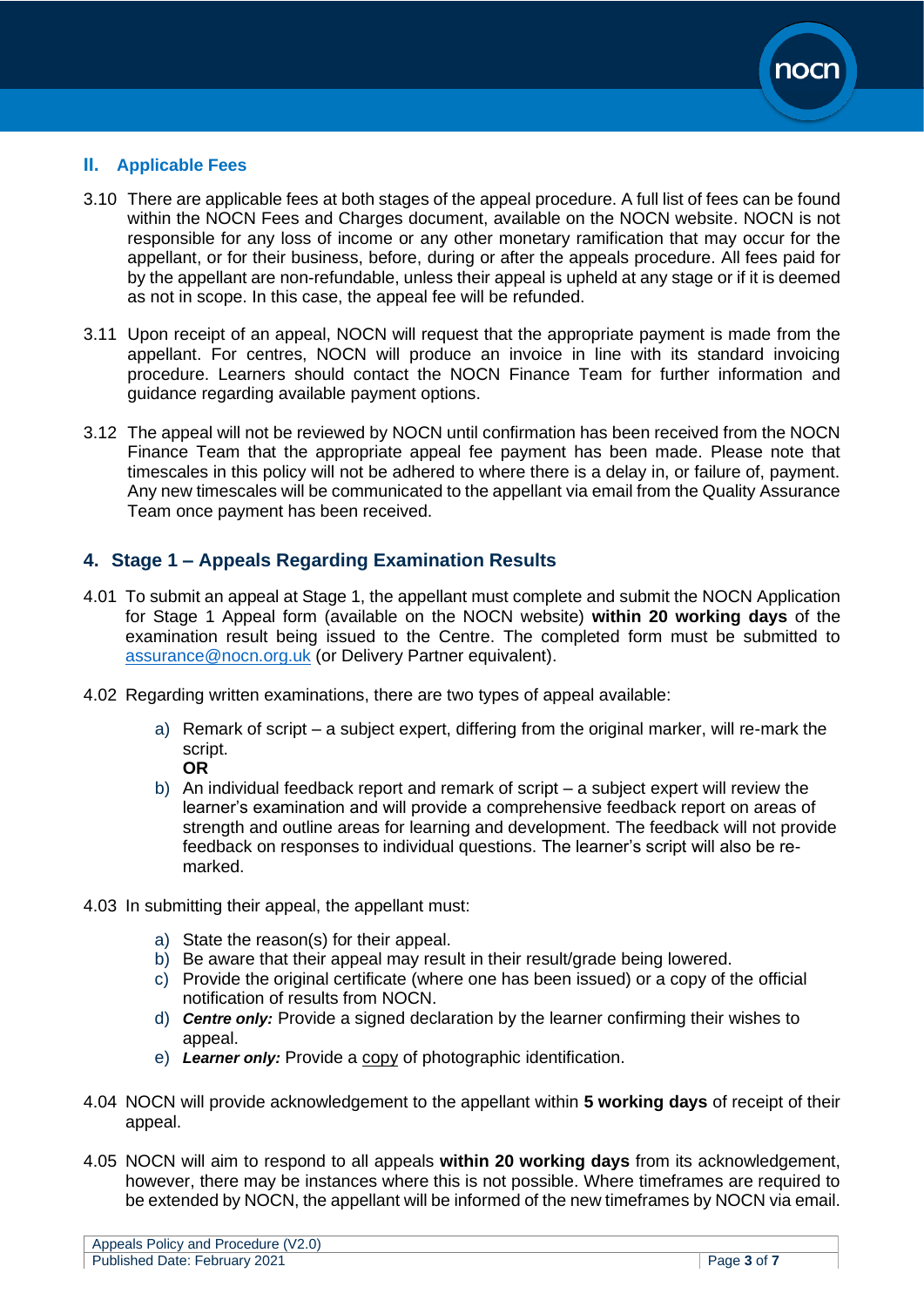

- 4.06 There are three possible outcomes to the appeal regarding an examination result:
	- a) The examination result is confirmed.
	- b) The examination result is upgraded, for example, from a fail to pass. NOCN will amend its records and, where applicable, will issue any due certificates. NOCN will issue a refund of the appeal charge.
	- c) The examination result is downgraded. The revoking of a certificate will depend on the new examination result.
- 4.07 If the original result is downgraded or ratified, then the appellant may wish to progress their appeal to **Stage 2**. NOCN will provide the appellant with instructions regarding appealing at Stage 2 in the correspondence from the outcome of Stage 1. For further information, refer to Section 6.
- 4.08 Centres can also contact [assurance@nocn.org.uk](mailto:assurance@nocn.org.uk) to enquire about the following services, where appeal procedures do not apply:
	- a) For written examinations: An individual feedback report a subject expert will review the learner's examination and will provide a comprehensive feedback report on areas of strength and outline areas for learning and development (charges apply).
	- b) For Multiple-choice examinations: A free administration check of multiple-choice examinations where this is not electronically marked.

#### <span id="page-5-0"></span>**5. Stage 1 – All Other Appeals**

- 5.01 Dependent on the circumstances regarding an appeal, NOCN may be able to provide a learner or Centre with clarification or evidence to support their original decision. The provision of this information may negate the need for an appeal and therefore individuals should contact NOCN in the first instance to see if the issue can be informally resolved.
- 5.02 If the individual is still not satisfied, they can submit an appeal at Stage 1 to NOCN (see 3.04). To submit an appeal at Stage 1, the appellant must complete and submit the NOCN Application for Stage 1 Appeal form (available on the NOCN website) **within 20 working days** of the decision being made by NOCN. The completed form must be submitted to [assurance@nocn.org.uk](mailto:assurance@nocn.org.uk) (or Delivery Partner equivalent).
- 5.03 Where a learner wishes to appeal to NOCN following their exhaustion of a Centre's own appeals procedure, they must submit their Stage 1 appeal to NOCN **within 10 working days** of the appeal decision being communicated to them by the Centre.
- 5.04 In submitting their appeal, the appellant must:
	- a) State the reason(s) for their appeal.
	- b) *Centre only:* Provide a signed declaration by the learner confirming their wishes to appeal.
	- c) *Learner only:* Provide a copy of photographic identification.
	- d) *Learner only:* Provide the written outcome of the Centre's internal appeals procedure.
- 5.05 In all cases, NOCN will provide acknowledgement to the appellant within **5 working days** of receipt of their appeal. At this point, NOCN will confirm whether the appeal is in or out of scope. If an appeal is deemed not in scope, NOCN will write to the appellant providing the reasons why it cannot be reviewed. If an appeal is deemed out of scope, the appeal fee will be refunded.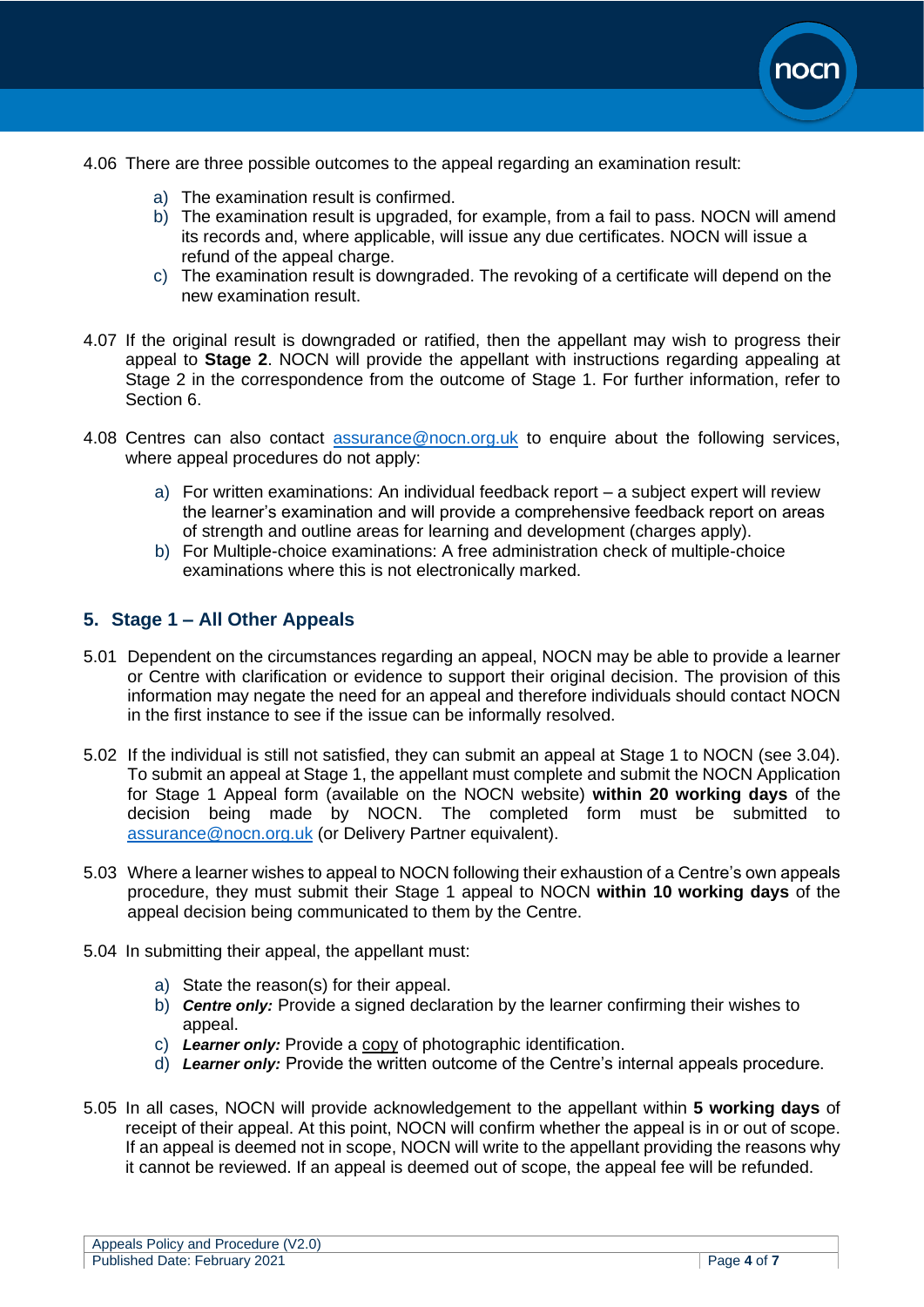

- 5.06 Upon receipt of the appeal, NOCN may request further information or supporting evidence to be supplied by the appellant. If this is the case, NOCN will confirm this to the appellant upon its email acknowledgement and provide a deadline for the submission of the requested information. The appeal will not be considered by NOCN until the required supporting evidence or information has been submitted. If the information is not submitted within the deadline provided by NOCN, the appeal will be automatically rejected.
- 5.07 NOCN will aim to respond to all appeals **within 20 working days** from its acknowledgement, however, there may be instances where this is not possible due to the circumstances regarding the appeal. Where timeframes are required to be extended by NOCN, the appellant will be informed of the new timeframes by NOCN via email.
- 5.08 In all cases, a decision letter will be provided to the appellant (via email), which will contain written confirmation of how NOCN came to its decision in reviewing the appeal.
- 5.09 There are two possible outcomes to an appeal:
	- a) The original decision is ratified.
	- b) The original decision is amended. NOCN will take the appropriate action dependent on the outcome to reflect the new decision and will issue a refund of the appeal fee paid. Refer to Section 7 for further information.
- 5.10 If the original decision is ratified, then the Centre may wish to progress their appeal to **Stage 2**. NOCN will provide the appellant with instructions regarding appealing at Stage 2 in the outcome letter provided. For further information, please refer to section 6.

## <span id="page-6-0"></span>**6. Stage 2 – Independent Review Panel**

- 6.01 Stage 2 is only available to individuals who have exhausted Stage 1 of the appeal procedure. At Stage 2, appeals are reviewed by an Independent Review Panel. The Independent Review Panel ensures there is an independent review for the appeal if the appellant is not satisfied with the outcome of Stage 1.
- 6.02 All appeals at Stage 2 must be submitted to NOCN **within 10 working days** of the appellant receiving the outcome of the Stage 1 appeal.
- 6.03 In submitting their appeal, the appellant must:
	- a) State the basis for their appeal.
	- b) Provide the documentary evidence that they are relying upon for the decision made by NOCN to be overturned.
	- c) Detail how they believe NOCN did not make a fair or valid judgement, or did not follow its own policies and procedures during the Stage 1 appeal.
- 6.04 NOCN will provide acknowledgement to the appellant within **5 working days** of receipt of their appeal. In its acknowledgment of the appeal, NOCN will confirm whether the appeal is in or out of scope. NOCN will also inform the appellant of the individual(s) who will be presenting the case to the Independent Review Panel on behalf of NOCN.
- 6.05 The appellant will be invited to represent themselves and may wish to nominate another individual to attend the panel meeting with them for support.
- 6.06 Both parties must limit those in attendance to two individuals, unless there are specific requests from the Independent Review Panel for witnesses to attend.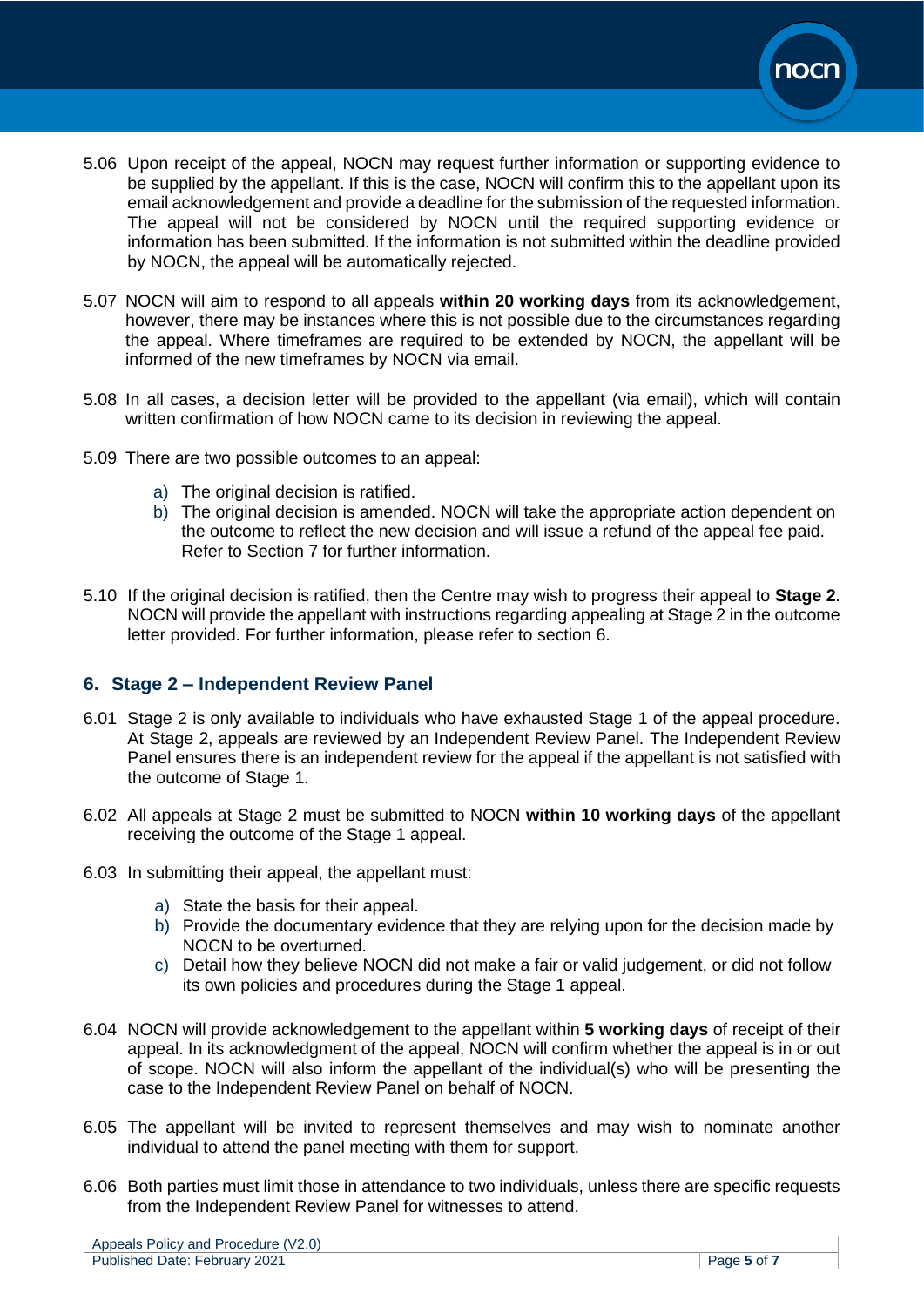

#### <span id="page-7-0"></span>**I. Independent Review Panel Arrangements**

- 6.07 Prior to the meeting of the Independent Appeal Panel, the Quality Assurance Team will request all supporting evidence from the appellant and the representative from NOCN to be electronically submitted to them so that this can be collated for the panel meeting. A deadline, alongside instructions for submission, will be provided by NOCN.
- 6.08 Any supporting evidence that both parties wish to submit to the panel for their review must be submitted in line with the Quality Assurance Team's request. Any new evidence will not be considered or reviewed after this point, including during the meeting of the Independent Review Panel. The information provided by both parties must only reference the decision being appealed. Appeal applications which raise matters that are not relevant or are in addition to matters integral to the decision being appealed will not be considered.
- 6.09 Once the Quality Assurance Team has confirmed that all evidence has been received and an appropriate date for the panel is agreed, there must be no further contact between the NOCN appellant contact and the appellant until the meeting of the Independent Review Panel.

#### <span id="page-7-1"></span>**II. Meeting of the Independent Review Panel**

- 6.10 Within **30 working days** of the acknowledgement to the appellant, the Independent Review Panel will meet to review the appeal. Both parties will be invited to attend the meeting, which, for a timely review, will usually be via teleconference.
- 6.11 The purpose of the Independent Review Panel is to review and consider the evidence provided from both parties to establish whether NOCN followed its own policies and procedures properly and fairly at Stage 1 of the appeal process. The panel meeting provides an opportunity for the Independent Review Panel to hear the case from both parties and for this reason, both parties must be in attendance. If the appellant fails to attend, NOCN will cease to hear the appeal any further and the original decision will stand.
- 6.12 The Independent Review Panel is not a court of law and therefore neither party requires legal representation. If either party wishes to be accompanied by a lawyer, the Quality Assurance Team must be notified at least **10 working days** prior to the meeting to allow them to inform the other party, so that they have the opportunity to seek legal advice or representation if they wish to.

#### <span id="page-7-2"></span>**III. Independent Review Panel Decision**

- 6.13 NOCN will confirm the Independent Review Panel's decision in writing within **5 working days** of the panel meeting. A rationale for the panel's decision will be provided. There are two possible outcomes to the appeal:
	- a) The decision is ratified.
	- b) The decision is overturned. NOCN will amend its records to reflect the updated decision. NOCN will issue a refund of the Stage 1 and 2 appeal fees paid.
- <span id="page-7-3"></span>6.14 In all cases, the Independent Review Panel's decision is the final decision made by NOCN regarding the appeal. Should the appellant not be satisfied with NOCN's response to their appeal, they may wish to contact the Qualification Regulators. Information on how to do this will be included in the outcome correspondence sent to the appellant.